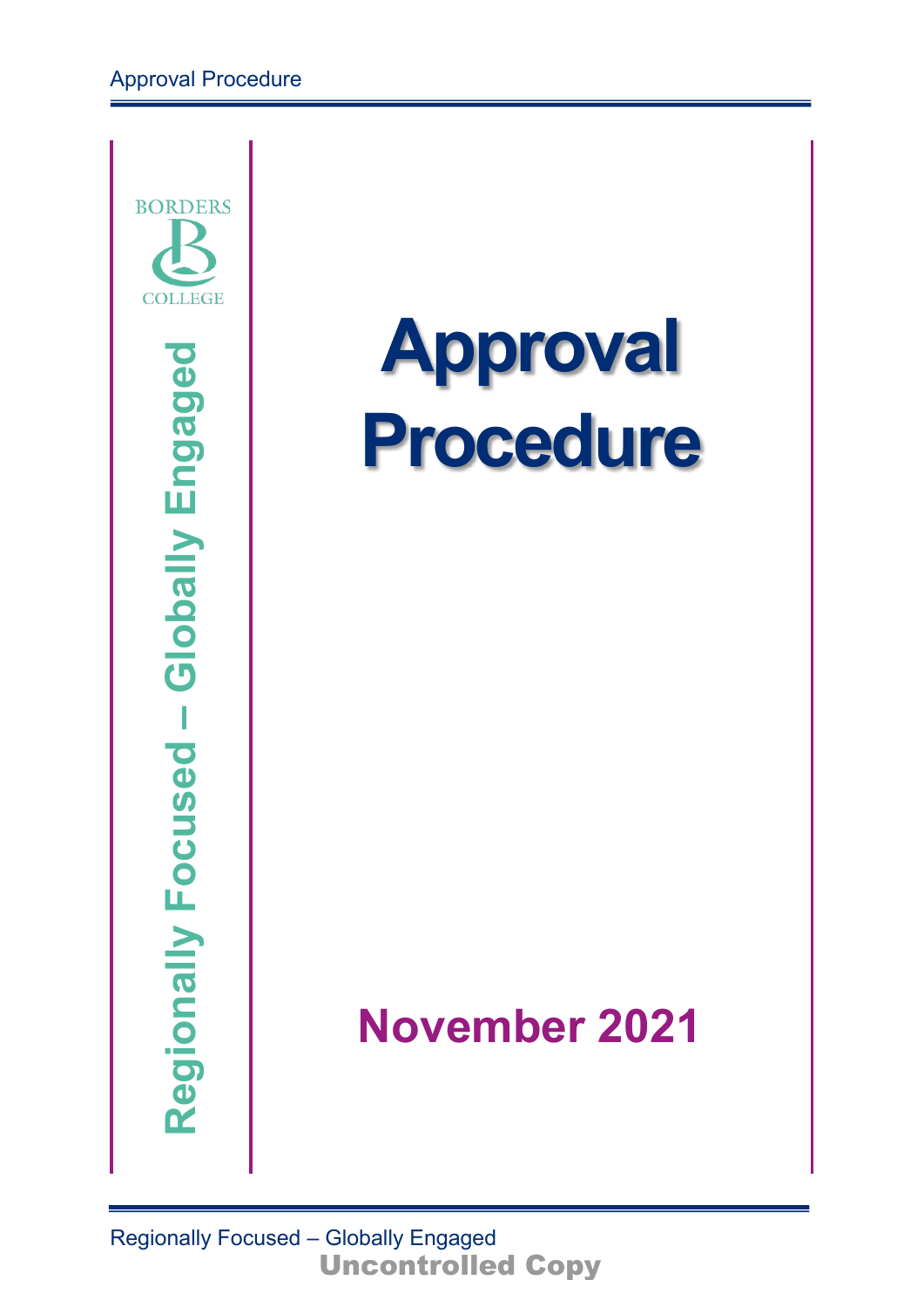# **History of Changes**

| <b>Version</b> | <b>Description of Change</b>                                                                                                                                                                                                                                                                                                                                                                                                                                                                                                                                                                                                                                                                                                                                                                                                                                                           | <b>Authored by</b>                   | <b>Date</b>                   |
|----------------|----------------------------------------------------------------------------------------------------------------------------------------------------------------------------------------------------------------------------------------------------------------------------------------------------------------------------------------------------------------------------------------------------------------------------------------------------------------------------------------------------------------------------------------------------------------------------------------------------------------------------------------------------------------------------------------------------------------------------------------------------------------------------------------------------------------------------------------------------------------------------------------|--------------------------------------|-------------------------------|
| 1.1<br>1.2     | Correction of minor typing errors.<br>Removal of the NoD form as part<br>of the Approvals Procedure and<br>applied the focus to the completion<br>of the IV Feedback Form for New<br>or Amended Assessments.<br>Removal of Appendix 7 – Staff<br><b>Qualifications and Competence</b><br>document as this information is<br>available on HR21.<br>Inclusion of the revised IV<br><b>Feedback Form for New or</b><br><b>Amended Assessments now</b><br>inserted as an Appendix.<br>Inclusion of procedure for the<br><b>Approval of lapsed Borders</b><br>College SCQF Awards and a new<br><b>Re-validation Approval form</b><br>including Standards Verifier report<br>attached in Appendix 5.<br>Inclusion of a site selection<br>checklist within the approvals<br>process to ensure that the sites for<br>delivery and assessment out with<br>the College premises are fit for that | <b>D</b> Killean<br><b>D</b> Killean | <b>Jan 2015</b><br>15/02/2016 |
| 1.3            | purpose.<br>Changes relating to CQT changing<br>to SLT and a change to job titles.                                                                                                                                                                                                                                                                                                                                                                                                                                                                                                                                                                                                                                                                                                                                                                                                     | <b>C</b> Elliott                     | 05/05/2018                    |
|                | The inclusion of the new<br><b>Curriculum Planning and Review</b><br>Process.                                                                                                                                                                                                                                                                                                                                                                                                                                                                                                                                                                                                                                                                                                                                                                                                          |                                      |                               |
| 1.4            | <b>Amendments to reflect Approval</b><br>Committee now held separately<br>from SLT, making<br>recommendations to it; removal of<br>Appendix containing the IV<br>Feedback form (it is now linked<br>with the Internal Verification<br>Procedure); removal of duplication;<br>amendment of minor typographical<br>errors.                                                                                                                                                                                                                                                                                                                                                                                                                                                                                                                                                               | J Robertson                          | 01/02/2019                    |
| 1.4.1          | <b>Change of Awarding Body name</b>                                                                                                                                                                                                                                                                                                                                                                                                                                                                                                                                                                                                                                                                                                                                                                                                                                                    | J Robertson                          | November 2019                 |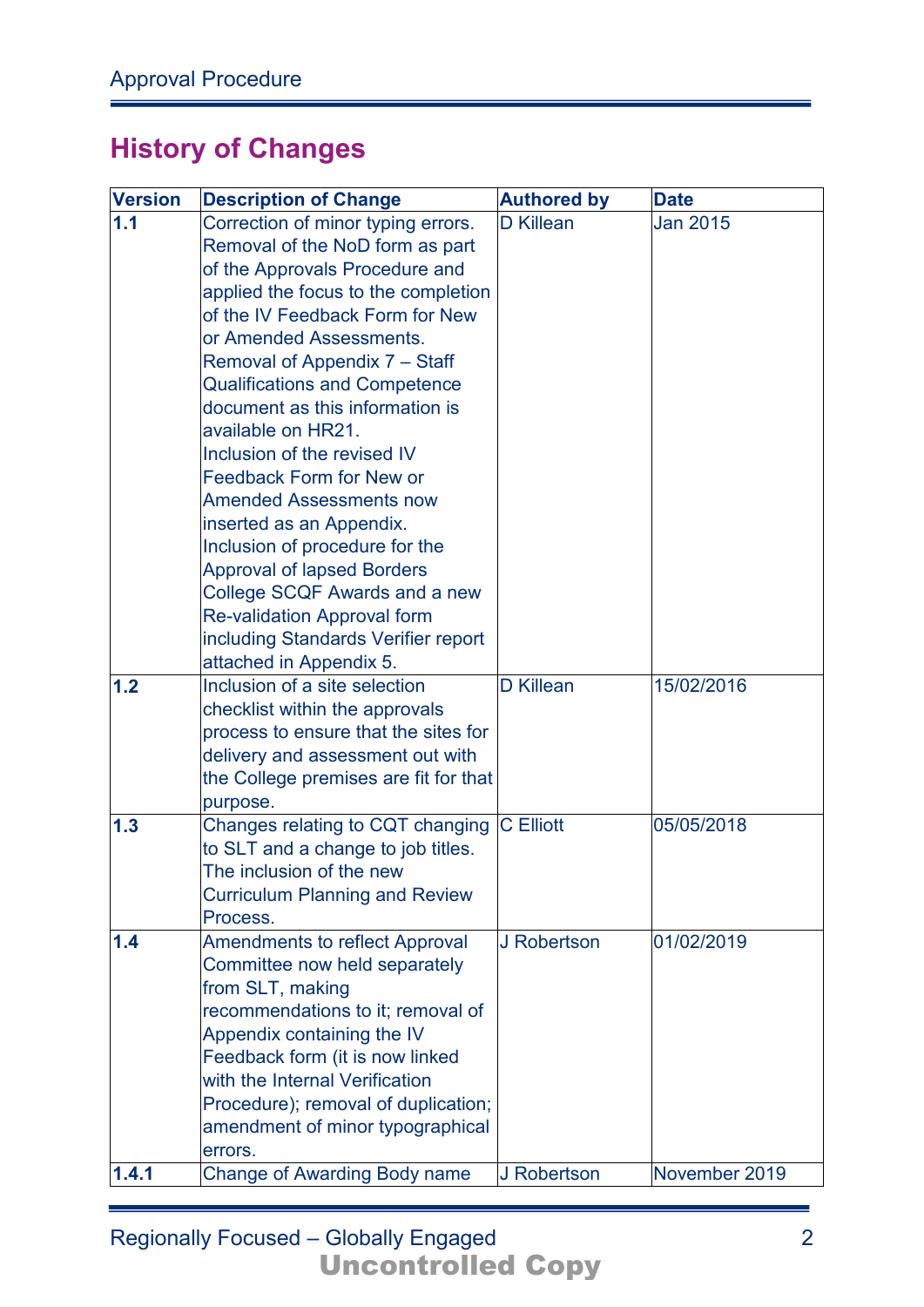# **Approval Process**

Borders College offer a wide range of qualifications which are certificated by various awarding bodies. It is the College's responsibility to ensure that all provision is valid, practicable, reliable, and flexible to meet the needs of learners. Where the provision has been developed locally by the College it undergoes an additional validation process inclusive of SCQF credit rating and levelling (See Validating, Credit Rating and Levelling College Devised Awards Procedure).

All assessed units and awards presented for certification must meet the requirements of the Internal Verification Procedure as well as those of the awarding bodies.

The approvals process for each awarding body varies. The Quality Assurance Coordinator (QAC) will assist the curricular area during the approvals process which includes providing guidance and support when completing the appropriate forms.

Please note internal approval must be granted before any applications can be submitted to the awarding body.

A summary of the approvals process for each awarding body is listed below:

#### **SQA**

The College have devolved authority with SQA which means we can self-approve for any awards/units that are devolvable. For these awards/units, the QAC will complete the necessary paperwork to be sent to SQA. For awards/units that are not devolvable (i.e., regulated awards, such as SVQs) the curricular area will be required to complete a Qualification Approval Application form.

#### **City & Guilds**

The College is required to submit a QAP form. An approval visit will then be arranged where the External Verifier (EV) will recommend whether the College should be given approval.

#### **NCFE**

As an approved Centre we will gain automatic approval to run additional product(s) upon receipt of a completed Application to Offer an Additional Product(s) form. However, for NVQs a centre approval visit may also be required.

#### **Active IQ**

The College is required to complete an approval application for both the qualification and the delivering staff which is followed up with a visit from the EV.

#### **College SCQF Credit Rated Provision**

The College can credit rate and level locally devised qualifications through the SCQF process. The qualification is submitted to a SCQF rating and levelling panel for validation. The award can be developed for approval once it has been validated following the internal approvals procedure. The QAC uploads approved qualifications details on to the SCQF database and informs our College HMI. Reaccreditation of College SCQF provision that has lapsed will require an AP3 form to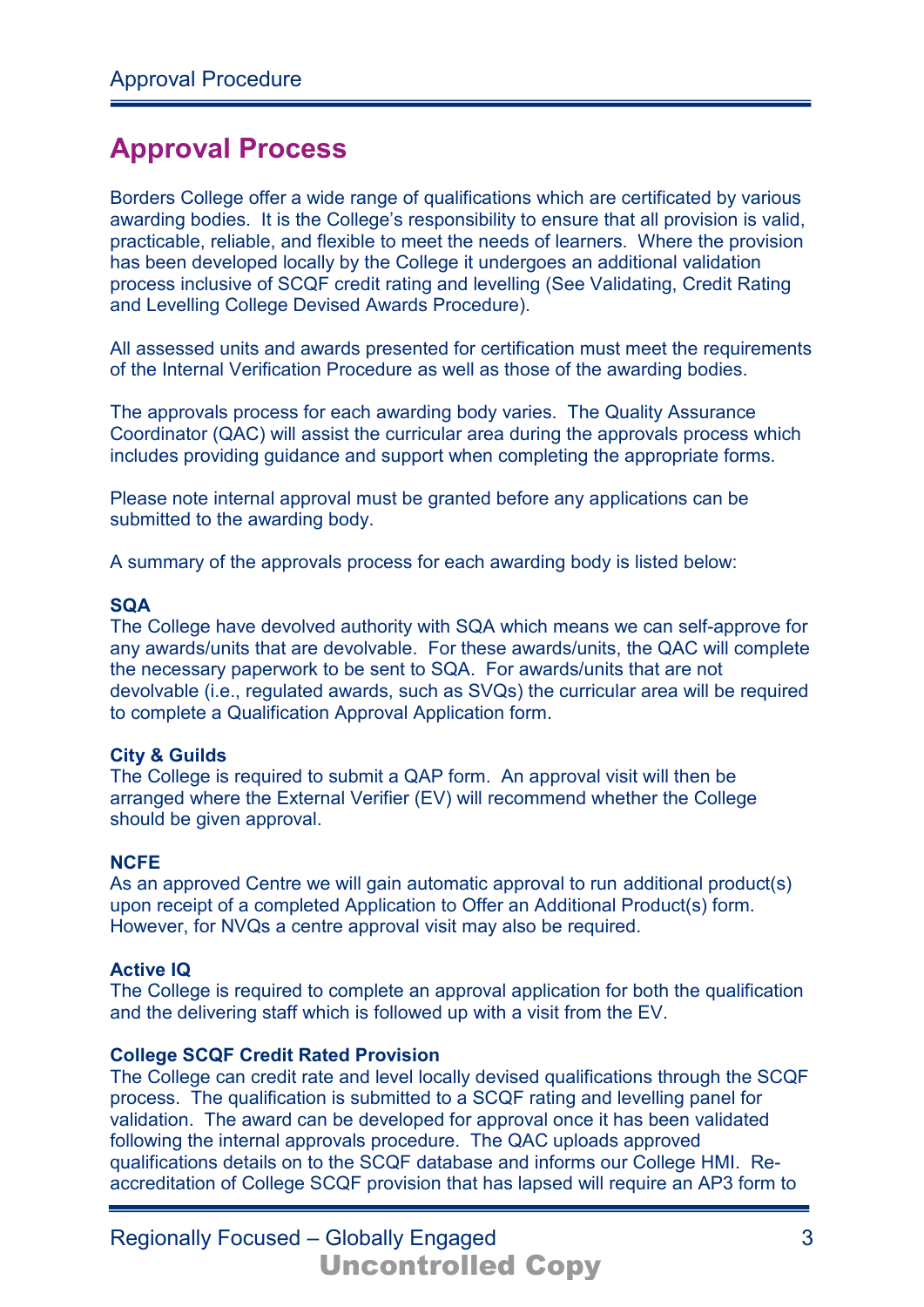be completed by the Assistant Principal (AP) Quality and Development with additional details provided by the Internal Verifier.

The College's Senior Leadership Team (SLT) is ultimately responsible for curricular matters, and as such carries responsibility for the validation and approval of new or amended certificated provision including Borders College SCQF credit rated provision. The management of the validation and approval process is devolved to the Approval Committee (AC) who make recommendations to SLT to approve and implement the outcomes of applications for new or amended programmes/units.

# **Quality & Approval Committee**

The Quality & Approval Committee (Q&AC) is held separately from, but reports and makes recommendations to, the SLT. It meets every 2 months (although more frequently if required). Dates are available on the annual College Committee Schedule.

#### **Remit:**

The remit of the Q&AC includes:

- To consider and recommend draft proposals for new/amended programmes and authorise development where appropriate.
- To consider and recommend proposals for new locally devised awards requiring validation and SCQF levelling and credit rating and to consider re-validation of Borders College SCQF qualifications that have lapsed.
- To allocate resources for the development of the proposed provision.
- To approve single unit applications or minor changes to programmes after successful Internal Verification.
- To authorise Approval Panels to consider evidence supporting the new/replacement provision.
- To consider and make recommendations regarding approvals.
- To consider and make recommendations on awarding body requirements.
- To monitor implementation of, and ensure adherence to, recommendations from External Verifiers
- To make and act on recommendations from the Senior Leadership Team.

#### **Membership:**

The Q&AC consists of Vice Principal: Curriculum & Student Services, APs, Director of DEBI, Quality Improvement Manager, QAC, Head of MIS and the Head of Finance & Procurement (or a representative).

The role of the Chair is to provide independent chairing and facilitating of the Q&AC. The Assistant principal Quality and Development will report to the Curriculum and Quality Committee as well as SLT.

**Quorum for AC**: Assistant Principal Quality and Development or Vice Principal, two other members of the Q&AC who are not presenting, the QAC, Head of MIS and the Head of Finance and Procurement (or a representative).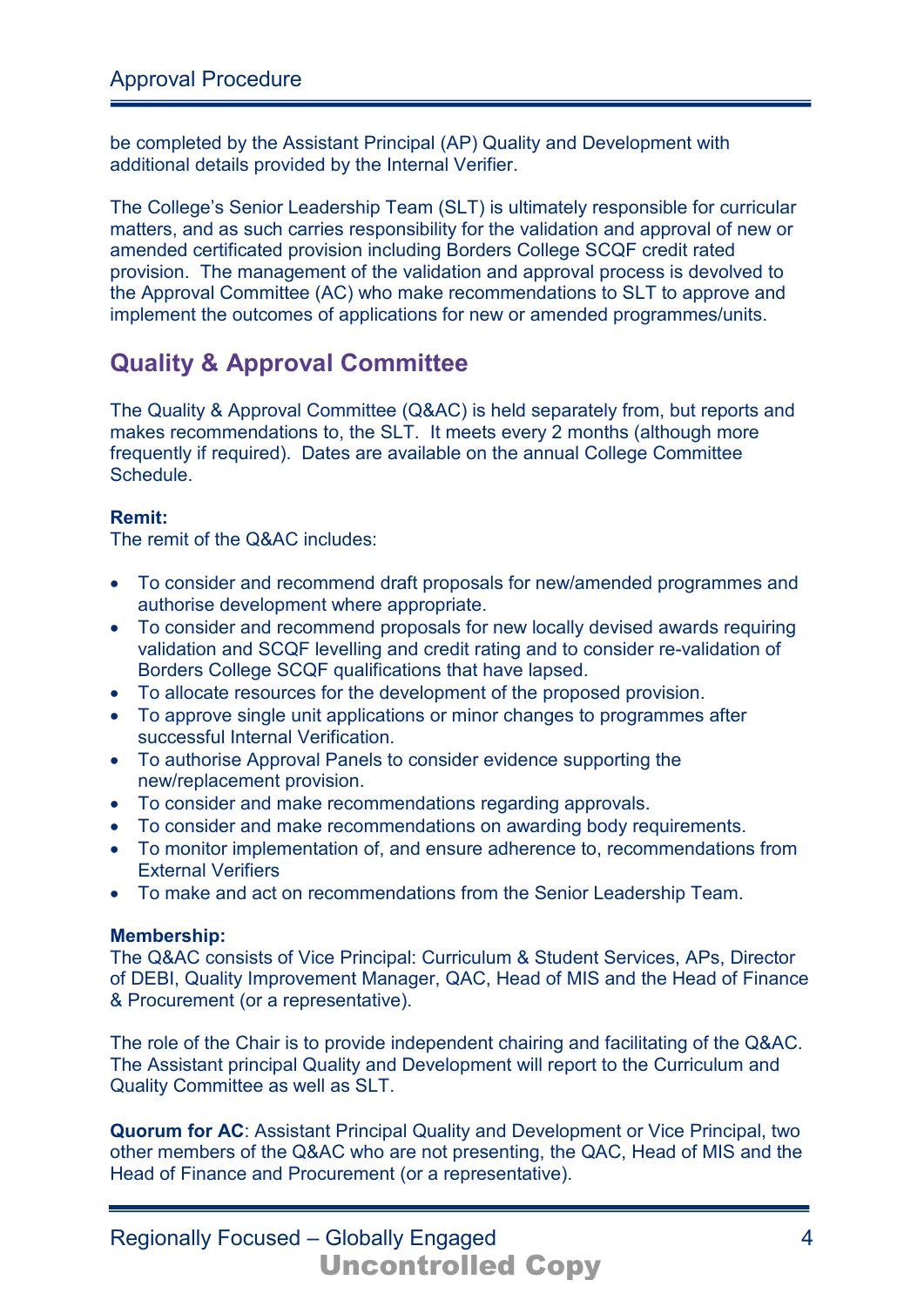#### **Presenting Staff:**

- AP/Director of DEBI in charge of proposed award delivery as required
- Other curricular area staff as appropriate

The presenting AP/Director of DEBI will not have voting rights for their proposal.

#### **The standing agenda for Approvals at Q&AC will include:**

- Outstanding actions from previous applications (report from the QAC)
- Applications
- Reports from Approval Panel(s)
- Approval reports from external awarding bodies
- EV reports and action plans
- Quality Audits (Internal Verification Systems)

#### **Criteria for Reference to Panel:**

- a) Single unit no Panel is required but the Internal Verification Feedback Form must be copied to the QAC
- b) If additional development time is allocated to the curricular area to develop the proposed provision – this covers new provision and updates to specialist subject areas
- c) All other provision may be referred at the discretion of the Q&AC to an Approval Panel

# **Timing**

To be able to introduce new or amended provision leading to a recognised qualification at the commencement of a new academic year, the proposing curricular area must have formal approval at the earliest point possible.

| <b>September Yr. 0</b>                                                                                                          | Submit application to the Q&AC for consideration and<br>recommendation to SLT.                                                                                            |
|---------------------------------------------------------------------------------------------------------------------------------|---------------------------------------------------------------------------------------------------------------------------------------------------------------------------|
|                                                                                                                                 | If permission to develop is granted, the curricular area works on<br>the development of the assessment and teaching materials to<br>meet the agreed Approval Panel* date. |
| May Yr. 1                                                                                                                       | The Q&AC considers the report from the Approval Panel<br>reporting to SLT and<br>annually to CQC.                                                                         |
| September Yr. 1<br>If approved, delivery may commence provided all necessary<br>awarding body documentation has been processed. |                                                                                                                                                                           |

(\*Approval Panels relating to the next academic session should normally be completed by May of the current session. Only in exceptional circumstances, and with permission of the Vice Principal: Curriculum & Student Services should an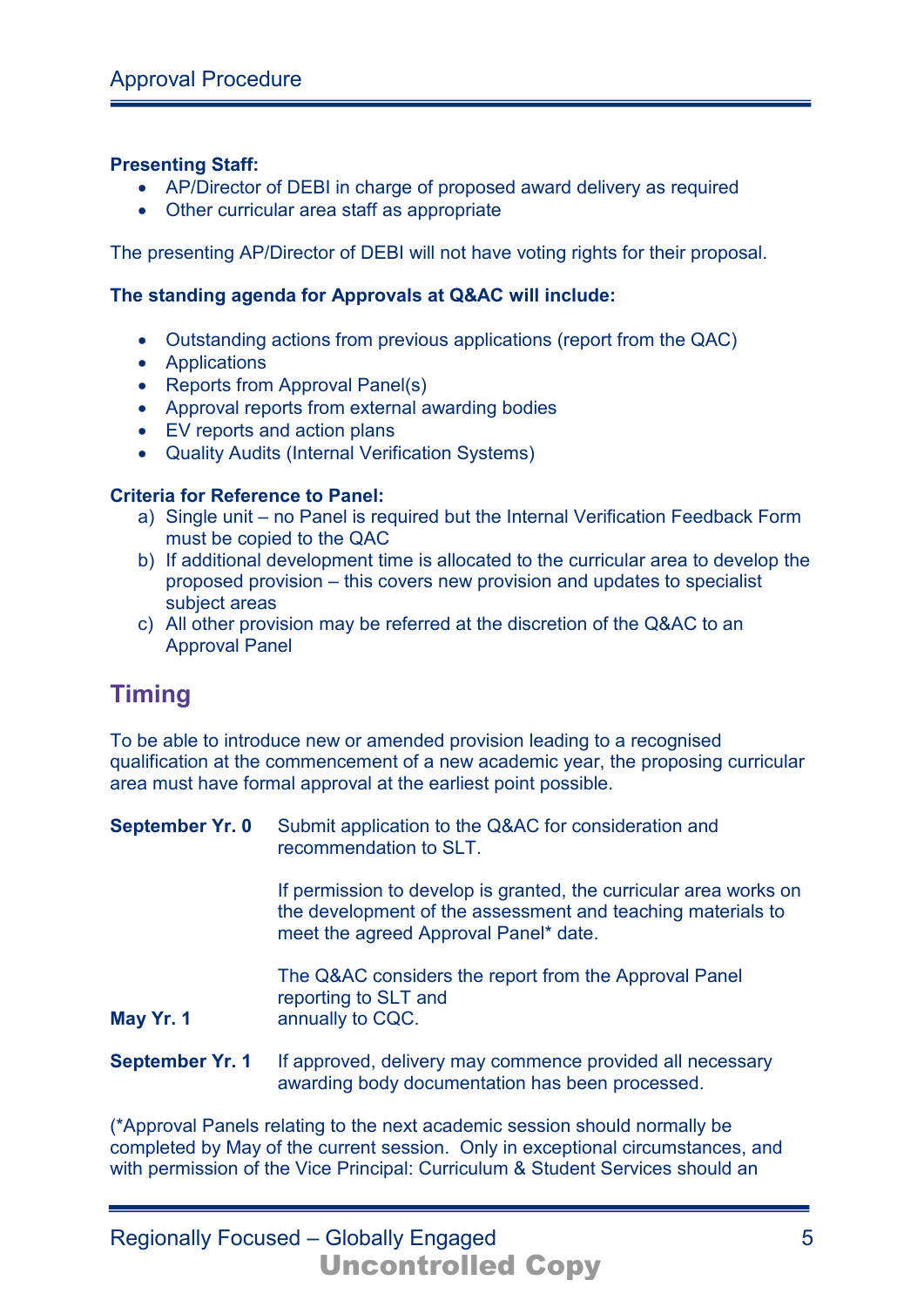Approval Panel meet later than May if the programme is to commence in the following academic session. Approvals may be fast-tracked where there is a commercial requirement to develop and deliver provision to meet the requirements of a customer.)

#### **SVQs**

Approval of SVQs may need to follow a different timescale because of the cycle followed by the Sector Skills Council for developing awards.

#### **Approval to deliver qualifications**

The approval process is summarised in flowcharts in Appendix 1 & 2 and the stages of that process are:

- 1. The curricular area concerned submits a completed proposal to develop new provision or amend existing provision to the QAC using either form AP1: Develop New Provision or AP2: Replacement Awards, New Unit/s, new BC SCQF Accredited Awards, Minor Amendments to an Existing Award.
- 2. Where the award is being delivered and/or assessed at facilities out-with the college, the curricular area concerned must also complete the appropriate site checklist (AP6) for each of the sites to be used.
- 3. For re-validation of College SCQF Awards the AP/Director of DEBI should complete the required form (AP3), ensuring the Internal Verifier completes and signs the relevant section, and submit it to the QAC.
- 4. Where there are cost implications, whether it is development time or new resources required, a Costing Sheet (AP4) must be submitted with the approval application.
- 5. The Q&AC gives due consideration to the application and may recommend the following to SLT:
	- a. authorise development work to proceed.
	- b. defer development work pending a revised application.
	- c. reject the application.
	- d. determine if there is a need to hold an Approval Panel.
	- e. approve replacement, small cluster, or single unit applications, pending successful internal verification. In this case, copies of the IV Feedback Form for New or Amended Assessments must be sent to the QAC before approval can be authorised (see Internal and External Verification Procedure).
- 6. The developing curricular area must produce a representative sample of learning and teaching materials covering the range of work included within the programme for the award to be considered by the Approval Panel, the timing of which will be determined by the Q&AC. Where integrated assessments are produced or holistic assessment undertaken all assessment materials must be presented to the Approval Panel.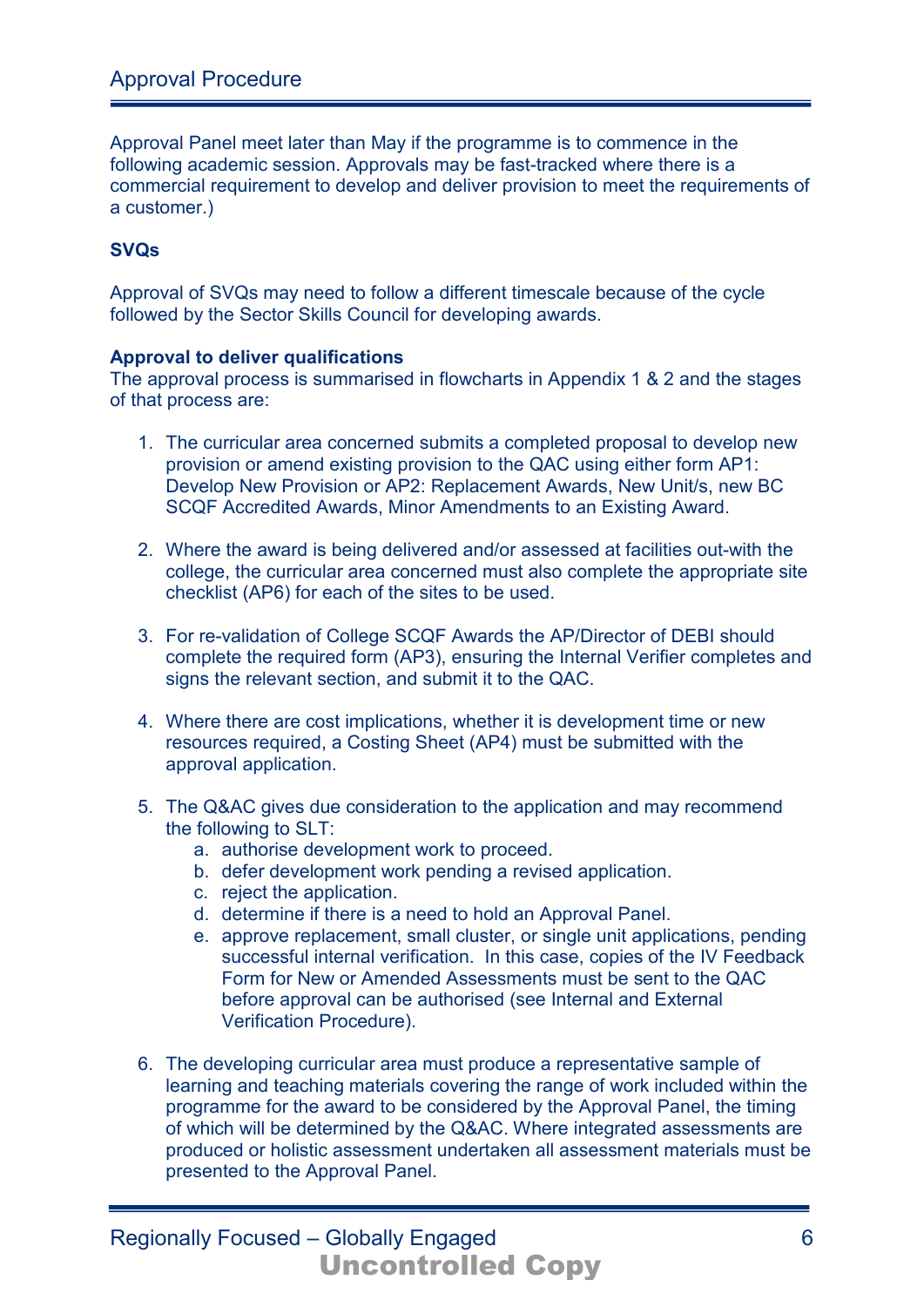The Approval Panel will use the checklist (AP5) in arriving at their decision. Any conditions/recommendations given will have an agreed date for achievement. Satisfactory completion of these will be checked by the appropriate Vice Principal, and reported back to the Q&AC. If the conditions/recommendations are not met by the agreed dates, the ultimate sanction of the Q&AC is to recommend to SLT to suspend approval for the next academic year.

- 7. The Approval Panel will then report back to the next meeting of the Q&AC.
- 8. When the College approves an award, but awarding body procedures are still required, the QAC will administer the process in conjunction with the AP/Director of DEBI and the awarding body.
- 9. Approval for short commercial courses that do not lead to the achievement of a nationally recognised qualification is by agreement of the appropriate Senior Manager prior to commencement; they do not need Q&AC or therefore SLT approval.

# **Applications:**

These notes should be read prior to completing an Application to the Q&AC.

- 1. The Application will include:
- 2. Evidence that the proposed award is valid and current (check with the awarding body)
- 3. Evidence of demand for the award
- 4. Evidence that the proposed provision is financially viable; this should include projections of student numbers, progression routes, and opportunities for employment, more advanced education/training, and costing
- 5. Proposed access routes, entry requirements, mode(s) of delivery and intended commencement date
- 6. Evidence of sufficient competent staff to:
	- a. Develop the assessment and teaching material
	- b. Deliver and assess the proposed programme
	- c. Internally verify the proposed programme
- 7. Justification for any identified staff development needs
- 8. A proposed timescale for development of the teaching and assessment materials together with a proposed allocation of development time to identify appropriate staff involved
- 9. Evidence of available resources to include equipment, learning and teaching materials, consumables, and accommodation to meet the full range of conditions required to assess student performance, or a costed development plan with target completion dates

#### **Application Forms**

There are 2 different application forms, depending on the type of provision requiring approval.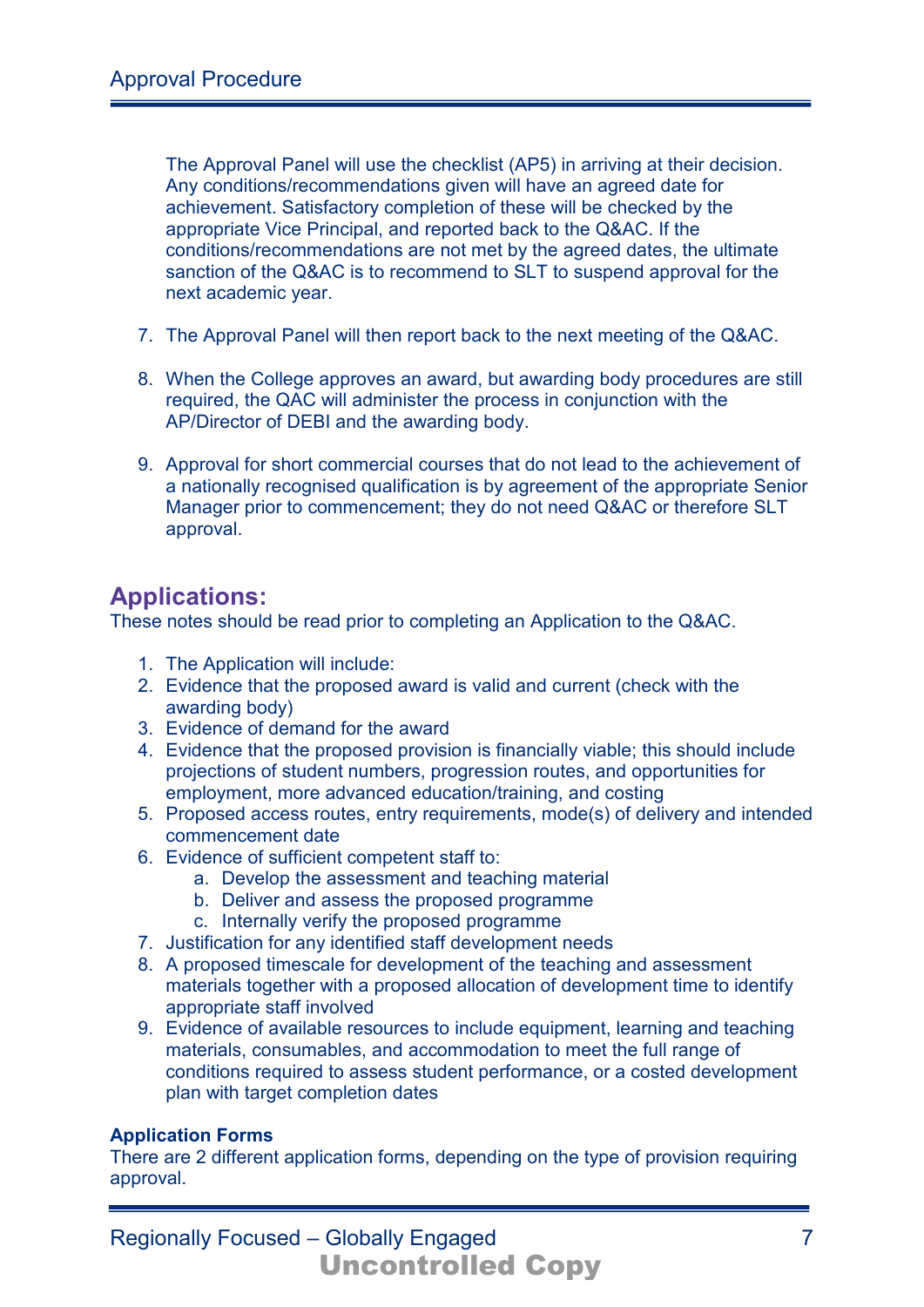#### **Application Form 1 - Develop New Provision (AP1):**

The AP/Director of DEBI will complete the form and costing sheet and pass to the VP: Curriculum & Student Services/ Executive Director - Enterprise and Business Innovation as appropriate for approval. The forms will then be submitted to the QAC. The AP/Director of DEBI will present the application at the next AC meeting.

The application should also include the completed form Section 2 from the Curriculum Planning and Review Process.

#### **Application Form 2 - Replacement Awards, New Unit/s, New BC SCQF Accredited Awards, Minor Amendments to an Existing Award (AP2):**

The AP/Director of DEBI will complete the form and costing sheet and pass to the VP: Curriculum & Student Services/ Executive Director - Enterprise and Business Innovation for approval. The forms will then be submitted to the QAC. The AP/Director of DEBI will present the application at the next Q&AC meeting.

This form should **only** be used for single units where the curricular area is seeking resources or expertise out-with the current availability.

There is no requirement to seek approval from the Q&AC where:

- A unit or other nationally recognised award has been updated and the awarding body has automatically approved the College to deliver the new version of the award and there is no additional development time required.
- A unit is already approved for delivery by the awarding body as part of an approved national framework, but the College has not delivered the unit before and there is no additional development time required.

The curricular area should liaise directly with the QAC to ensure that internal records are updated.

# **Use of assessment sites not owned or managed by the College.**

The following issues must be considered when selecting sites out-with the College that are suitable for assessment of candidates. For most work-based qualifications delivery and assessment will be undertaken with employers. It is important to ensure that their premises and resources are sufficient for the assessment of the award. Consider the following issues when completing the Site Checklist Form (AP6).

- Is the assessment environment appropriate for assessing the award? (Reference should be made to the qualification's assessment strategy and any specific requirements for assessment of the specific award(s) being assessed at the site.)
- Are appropriate equipment and resources available for assessment?
- Is the assessment environment safe for candidates and staff?
- Do all candidates have equal access to assessment at this site?
- Is there agreed access to the site for centre assessors and internal verifiers? (\*see note)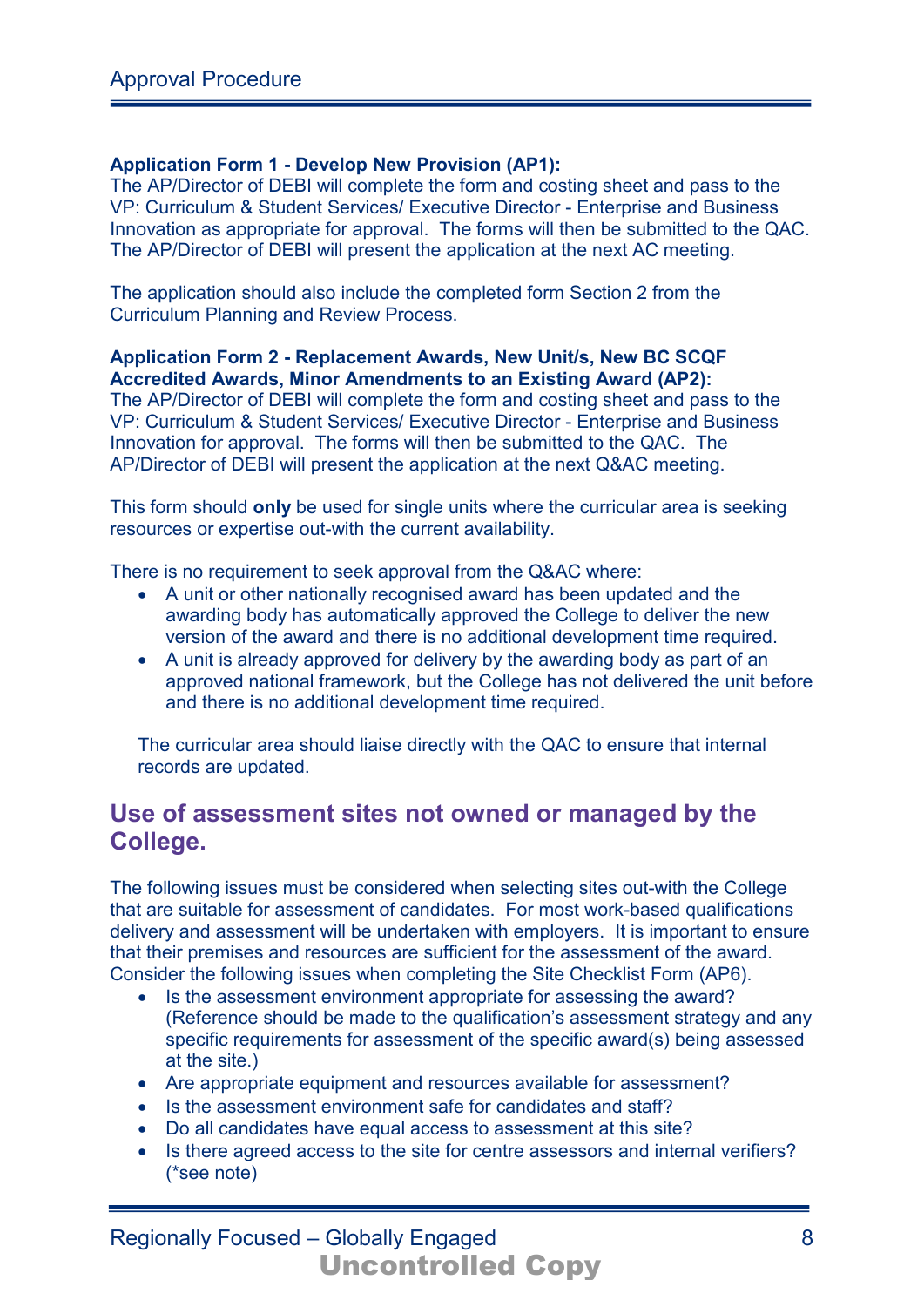- Is there agreed access to the site for Awarding Body quality assurance staff (for all qualifications) and regulatory body staff (for regulated qualifications)? (\*see note)
- Is there secure storage at the site for assessment materials and records?

If there are College staff and/or candidates based entirely, or for part of their time, at a site not owned or managed by the College, consideration must also be given to the following issues:

- Are candidates, assessors and IVs based at this site given induction covering the requirements of the Awarding Body?
- Do candidates and staff have access to the relevant policies and procedures of the College?
- Is the College's quality assurance system being applied at this assessment site?
- Are there effective mechanisms in place for collecting, submitting, and securely storing candidates' personal, entry and results data, in line with the College's data management policy and procedures?

\*Note: There may be exceptional circumstances at some assessment sites making physical access impossible, but there must be remote access to candidates and evidence in these cases, and confirmation of the other points on the checklist.

#### **Once Sites Have Been Approved Through the Approval Procedure**

The College will carry out site checks and keep up-to-date records:

- When a new site is being used for the first time
- If new qualifications are to be assessed at an existing and/or new site
- To review the on-going suitability of the site (at least annually, or if there is a change of circumstances or key personnel at the site)
- If a site is not approved or not approved immediately, this will be noted with relevant actions on the Approvals documentation and followed up at the next Approval Committee meeting

Up-to-date records must be retained and made available to Awarding Body verifiers.

#### **Records**

The College uses the site checklist approved by SQA for all site approvals regardless of Awarding Body (AP6). All site checklists must be signed and dated by representatives of both the centre and the organisation which owns the site.

Site checklists are required for:

- Site regularly used for delivery and assessment
- Candidate temporary work placement site
- Candidate's workplace (employed candidates)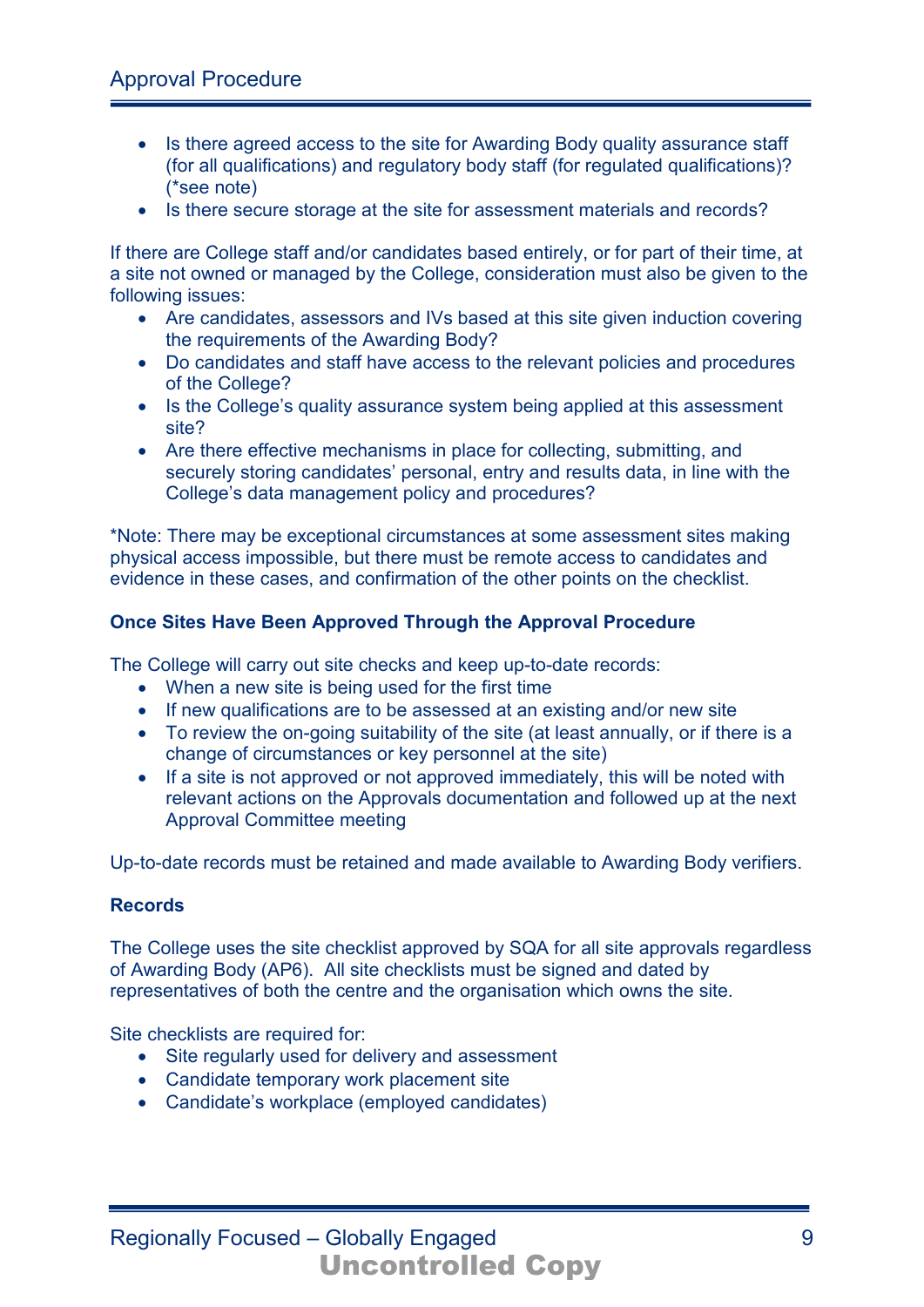#### **Sites hired for regular used for delivery and assessment**

If the College hires a site owned by another organisation there will be a formal rental agreement or contract. This may address responsibilities for the safety and maintenance of the site, and provision of certain facilities, but may not cover issues relating to assessment and quality assurance.

If candidates and/or College staff are based at this site for all or part of their time, the curricular area must also ensure that they have the same rights and information as candidates and staff based at the main campus (e.g., access to information about, and the mechanism for, making a complaint). In these circumstances a site selection checklist should be used in its entirety, in addition to any rental agreement or contract.

Checks must also be carried out on new assessment sites introduced after the approval stage for every qualification. The site checklist should be used as a record for this purpose.

Under the Health & Safety procedures each Department has a Health & Safety Audit to complete for all assessment sites used. The Assistant Principal is responsible for ensuring that any actions are addressed. Outcomes of reviews and any actions to be taken should be recorded through course team meetings. Site checklists or other documented agreements may need to be updated.

Site checklists are signed agreements and should have regular planned review dates. They should also be reviewed and updated if there are any significant changes at the assessment site (e.g., change of ownership, change of key personnel, changes to facilities).

#### **Student Work Placement Sites**

The College conducts a Health & Safety assessment prior to any site being used for work placement which incorporates elements of the site checklist to ensure that where assessment is to take place the site is suitable and access arrangements are in place for the assessors and verifiers including those from the awarding body.

#### **Candidate's workplace (employed candidates)**

If an employed candidate is being assessed for a qualification in their usual place of work, their employer will already have responsibility for them as their employee.

However, the College also has responsibility for them as a candidate. In particular, the College must ensure that:

- The activities, environment and resources at the site will allow the candidate to be assessed in line with the assessment strategy for the qualification.
- Workplace assessors must be competent to carry out assessment
- There is agreed access to the site for the College assessors and internal verifiers to carry out their roles, and, if required, for SQA quality assurance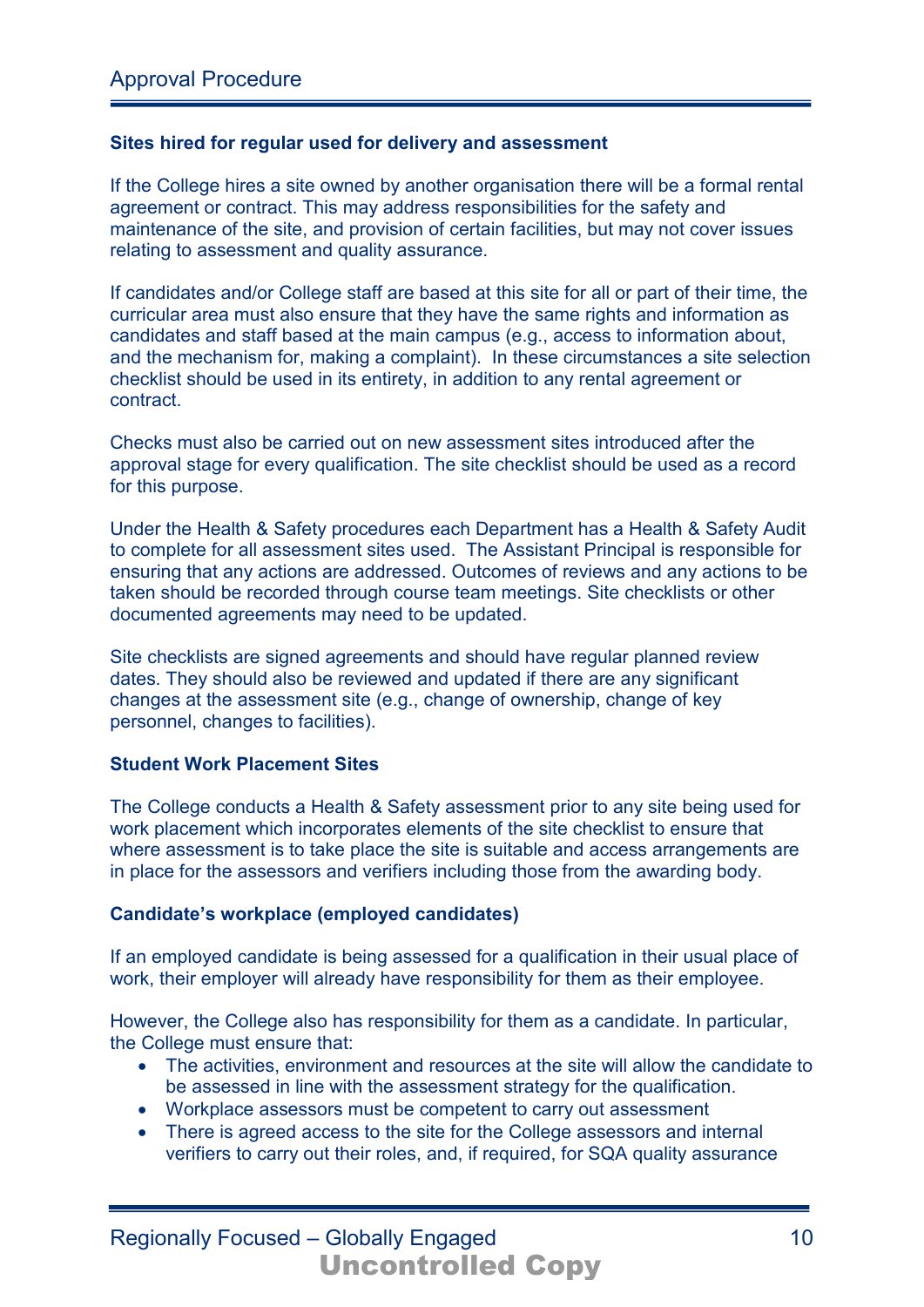personnel and regulatory body personnel (where regulated qualifications are being delivered)

- Candidates must have equal access to assessment to candidates in any sites – including the provision of any agreed assessment arrangements
- Any concerns about safety at the site are raised with the employer.

# **The Approval Panel**

# **Membership**

The membership of the Panel will vary according to the nature of the proposals it has to consider. This is allowed for through the appointment of an AP/Director of DEBI and External Specialist(s) and the attendance of the Vice Principal: Curriculum & Student Services or a designated depute will chair each panel. The Q&AC shall appoint each panel.

#### **Quorum:**

- Vice Principal: Curriculum & Student Services or Depute Chair to be agreed with the Q&AC when agreeing the date for an Approval Panel
- Appointed External Specialist(s) with appropriate professional and/or vocational knowledge and experience
- Appointed AP/Director of DEBI (not presenting)

Where possible the curricular area should arrange for an External Specialist(s) to attend Approval Panels, this includes advising them of the panel procedures. If this is not possible then evidence should be presented at the Panel to show that there is a need/demand for the qualification.

The following sources of External Specialists may be considered

- local employers
- professional bodies
- local enterprise company
- reciprocal arrangements with other colleges
- universities
- voluntary bodies

# **Presenting Staff**

The AP/Director of DEBI in charge of the proposed delivery must present.

# **Remit of the Panel**

- a. To ensure that the approval criteria are met.
- b. To place conditions on any area where criteria for approval are not met, with a timescale for the submission of new/revised evidence to the panel chair.
- c. To make recommendations on any area where criteria for approval are not fully met, with a timescale for the submission of new/revised evidence to the panel Chair.
- d. To prepare reports for the next meeting of the Q&AC in line with the Panel's decision using the Approval Panel Checklist (AP5).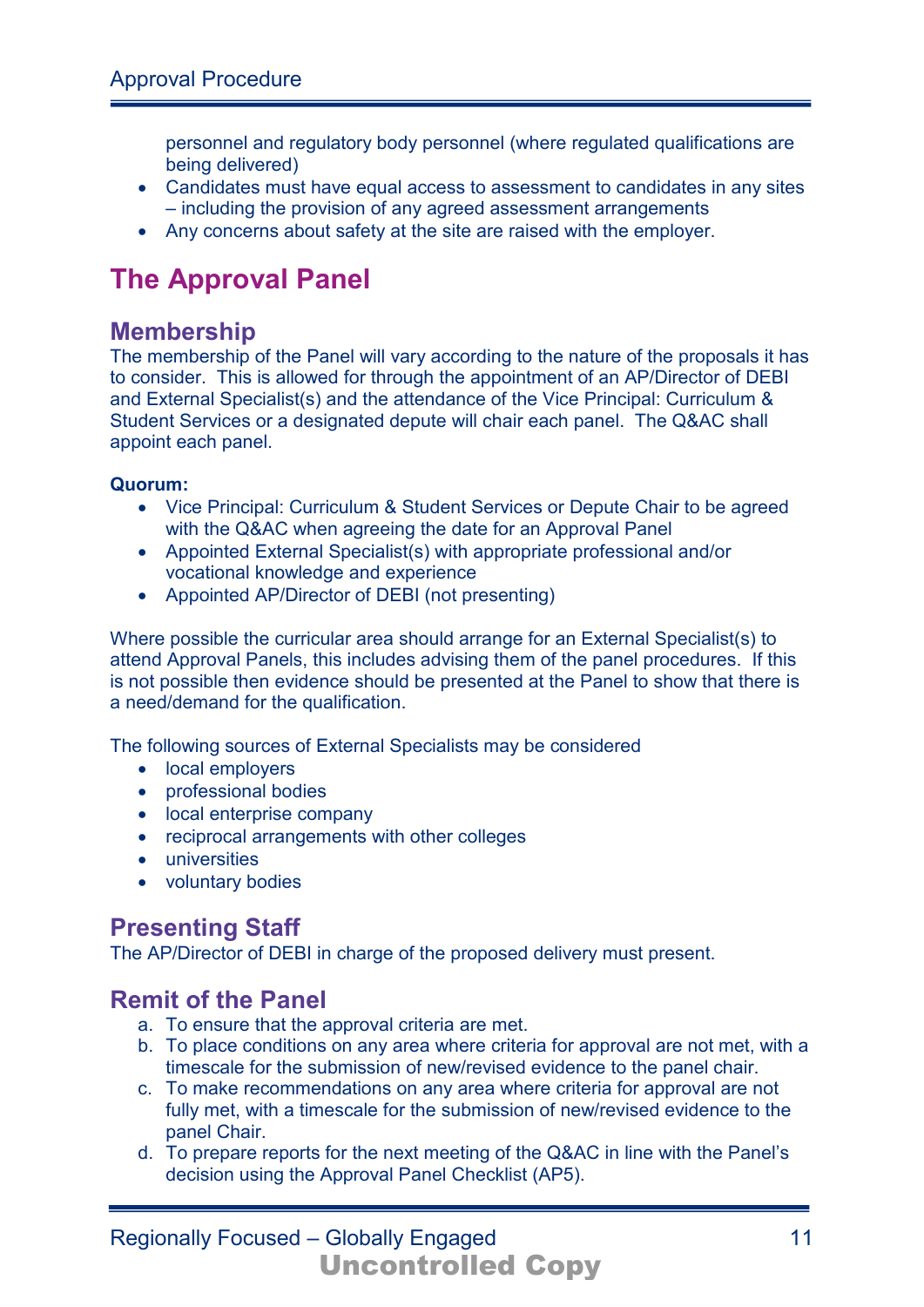# **Roles and Remits**

| Chair (VP Curriculum &      |                                                                                                                                                                                                                                     |
|-----------------------------|-------------------------------------------------------------------------------------------------------------------------------------------------------------------------------------------------------------------------------------|
| <b>Student Services):</b>   | the key role is to facilitate the running of the Panel,<br>provide independent advice and maintain and circulate a<br>record of the decisions of the Panel to the AC.                                                               |
| <b>External Specialist:</b> | the key role is to provide independent scrutiny of the<br>proposal from an external perspective to the College and<br>contribute to the decision of the Panel.                                                                      |
| <b>AP/Director of DEBI</b>  | the key role is to provide independent scrutiny of the<br>course management and delivery of the proposal and<br>contribute to the decision of the Panel, and to provide<br>technical advice and support to the external specialist. |

The Chair of the Panel, the appointed External Specialist and the appointed AP/DBD make the decisions of Approval Panels.

All recommendations should be met within three months of the date of the panel meeting.

# **Timing**

The timing of the Approval Panel will be as determined by the Q&AC.

### **Materials for the Approval Panel**

The Approval Panel will use the College Internal Approval Panel Checklist (AP5) to guide their judgement of the materials and information presented, which must contain the following:

- All Internally Verified assessment materials and checklists for the award
- A list of the component elements of the award
- Evidence of professional qualifications and experience of Assessor and Internal Verifier demonstrating competence to assess/verify (can be sourced from the College HR21)
- The development of all assessment and teaching materials must be completed in line with the Curricular Development Policy & Procedure
- Availability of all resources referred to on the appropriate forms for the Panel to inspect
- Potential availability of proposed delivery/assessing/verifying staff for the Panel to interview
- Copies of IV feedback Form for New or Amended Assessments completed by the relevant IV
- Section 3- and 4-Part B forms from the Curriculum Planning and Review **Process**

**Remember that no assessor can internally verify their own assessments.**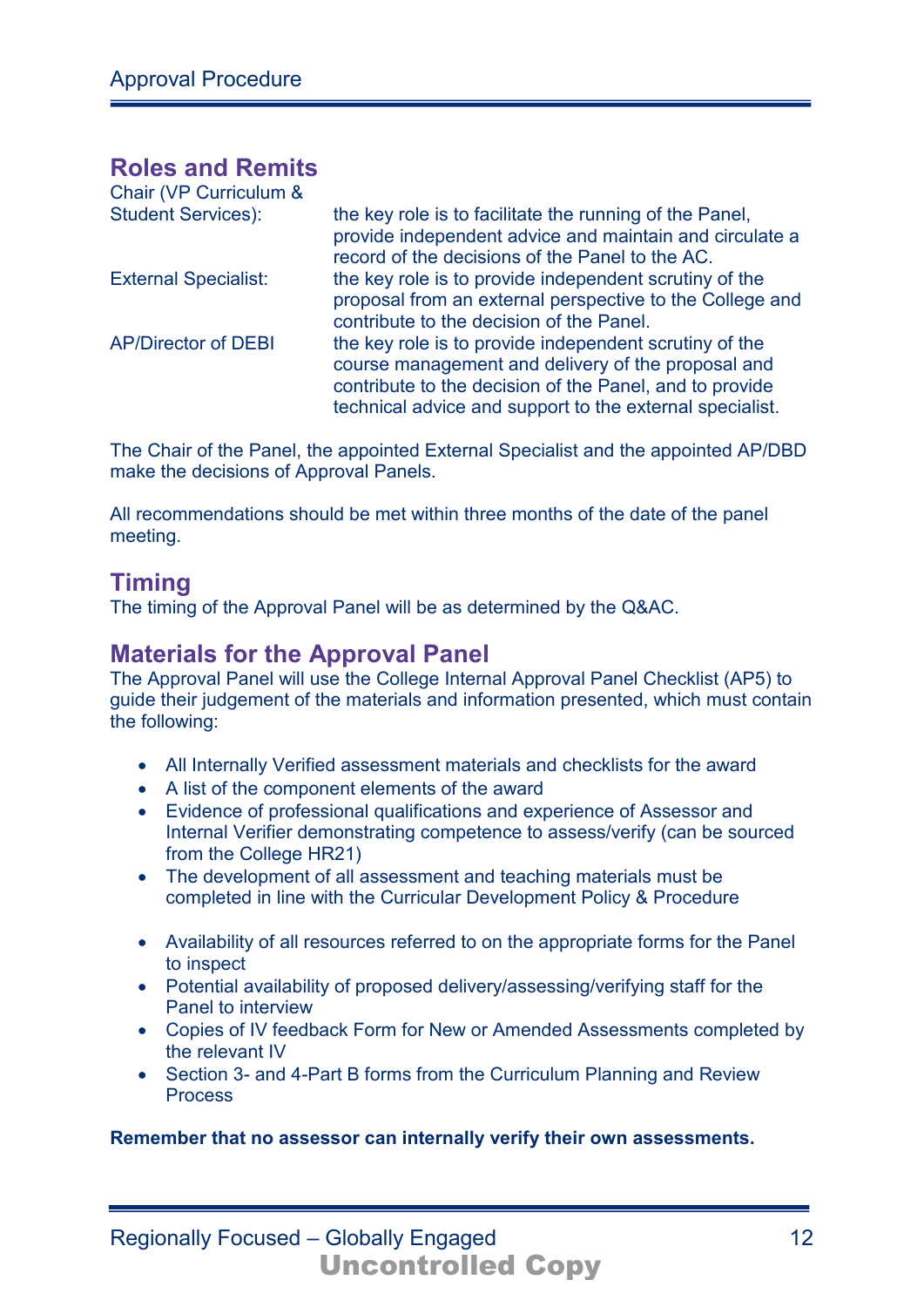#### **Development Responsibility:**

It is the responsibility of the AP/Director of DEBI of the proposing curricular area to manage the development process.

For programmes where no unit specification exists, for example Skills Accreditation programmes, these must be devised and agreed prior to entering the Q&AC cycle. All such programmes must be presented for approval.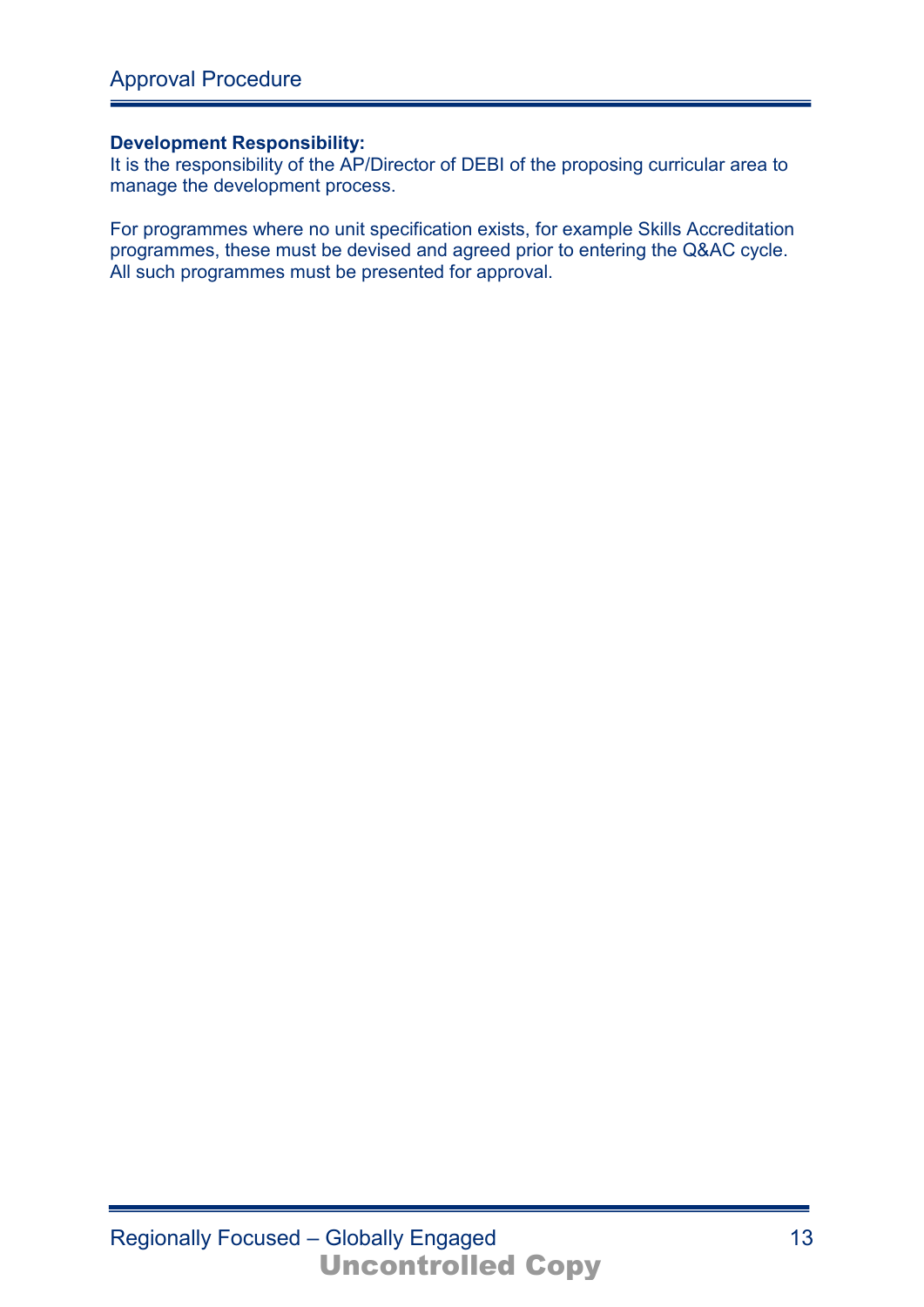#### **Process Flowchart 1 (Approval)**

#### **Curriculum Area**

The curriculum area making the proposal prepares and submits "Application Form 1 - Develop New Provision" or "Application Form 2 - Replacement Awards, New Unit/s, New BC SCQF Accredited Awards, Minor Amendments to an Existing Award" to the QAC no less than two weeks before the scheduled Quality & Approval Committee meeting at which the proposal is to be tabled

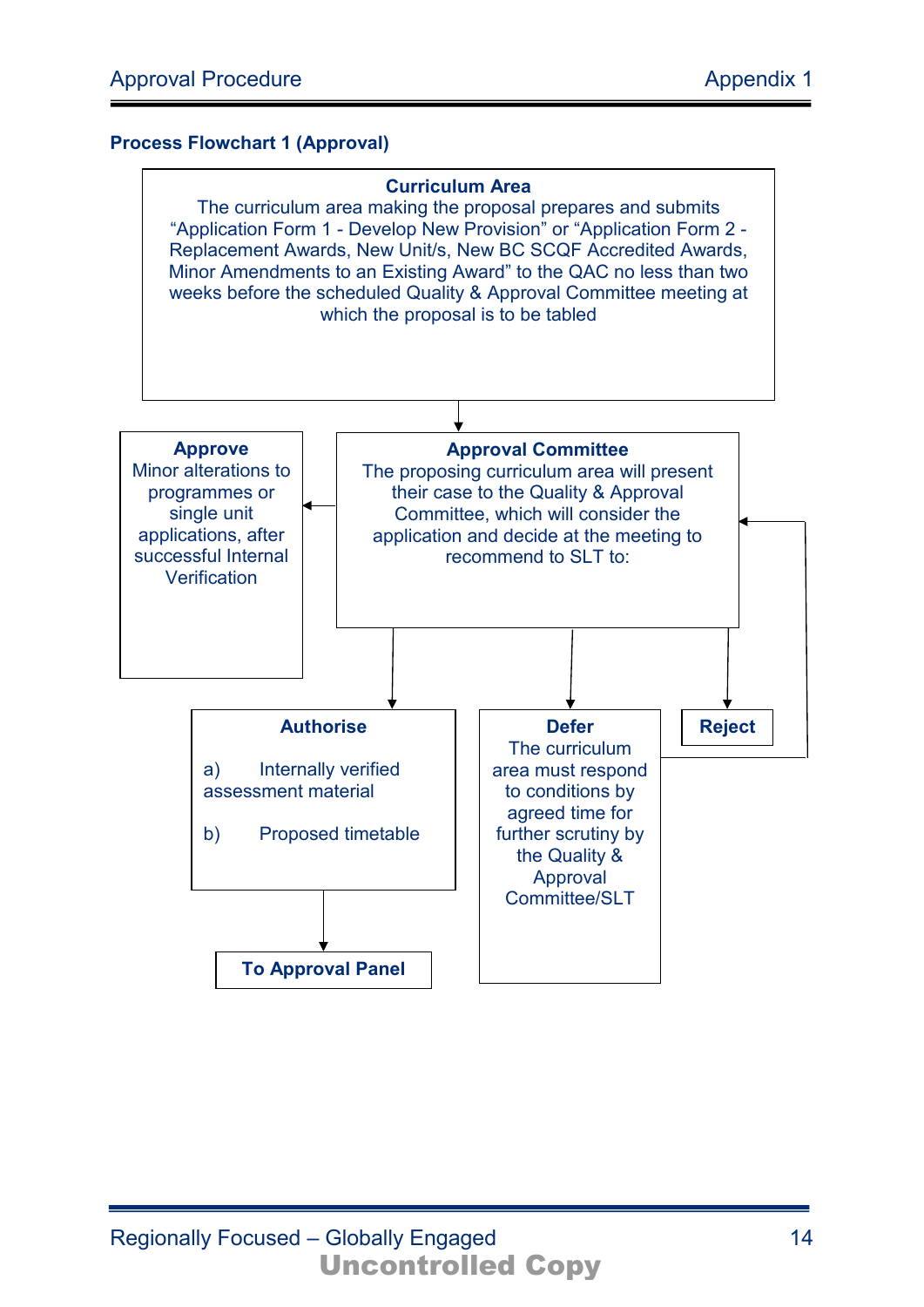#### **Process Flowchart 2 (Approval Panel)**